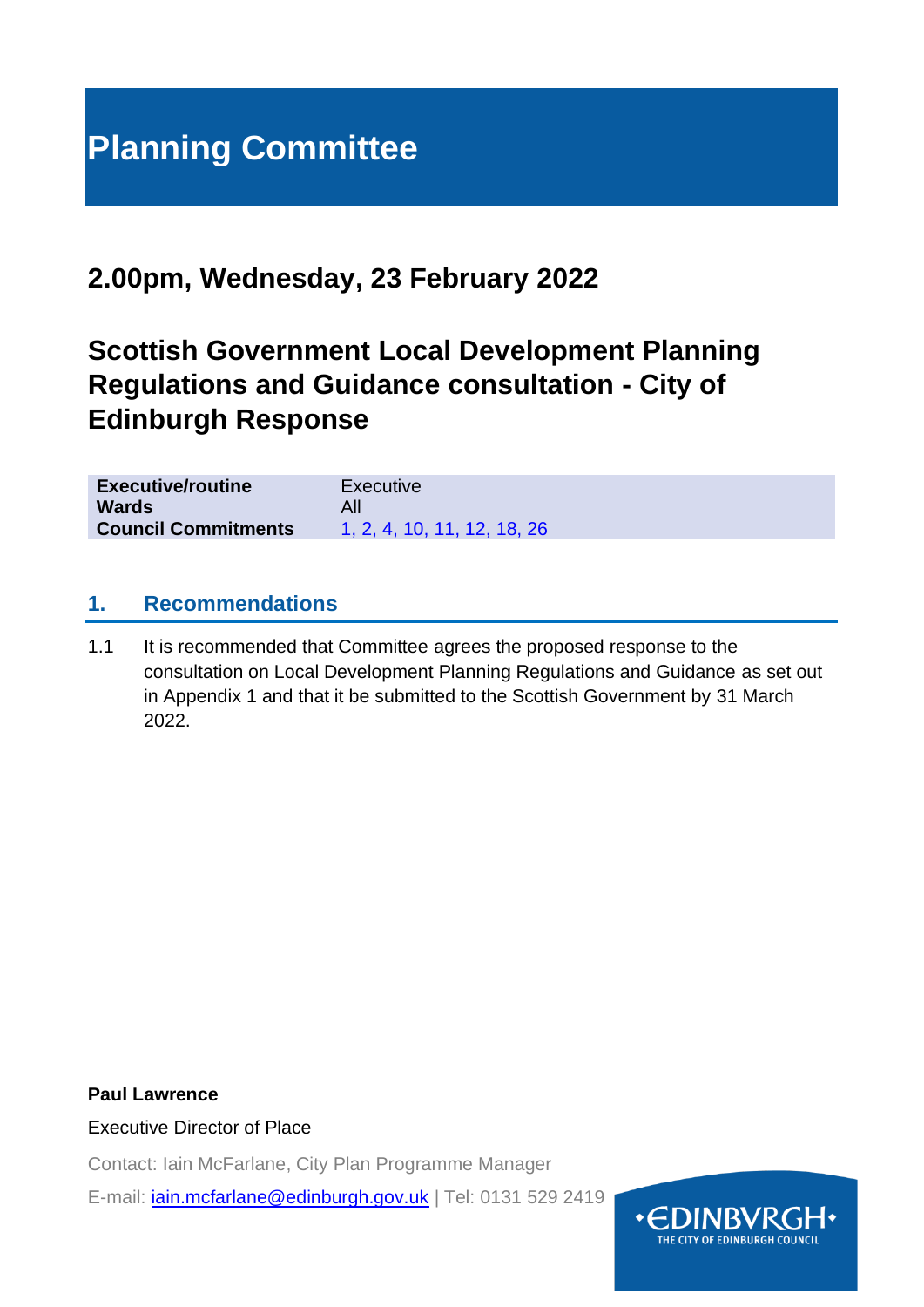# **Report**

# **Scottish Government Local Development Planning Regulations and Guidance consultation - City of Edinburgh Response**

# **2. Executive Summary**

2.1 The purpose of this report is to seek approval for a response to the Scottish Government's consultation on Local Development Planning Regulations and Guidance as set out in Appendix 1.

### **3. Background**

- 3.1 The Planning (Scotland) Act 2019 set out changes to the planning system, including changes to the process for making local development plans. This will require secondary legislation to be passed to bring it into operation and to add further detail to how the process will operate.
- 3.2 The main changes to the local development plan process are to replace the Main Issues Report stage with an Evidence Report and to introduce a 'gate check' stage so that the Evidence Report is assessed by a person appointed by Scottish Ministers before it progresses to the Proposed Plan stage.

# **4. Main report**

- 4.1 Draft regulations and guidance were published on 17 December 2021 and the Scottish Government seeks comment on these. Interim Impact Assessments and a guide to the consultation were published alongside the drafts.
- 4.2 The draft Guidance is comprised of three sections and annexes with examples of good practice.
	- 4.2.1 Section 1 sets out the aims and expectations for new style plans. It provides an indication of what they should be like in the future;
	- 4.2.2 Section 2 sets out the process of how to achieve a new style plan. It covers the legislative requirements, how these are met and responsibilities;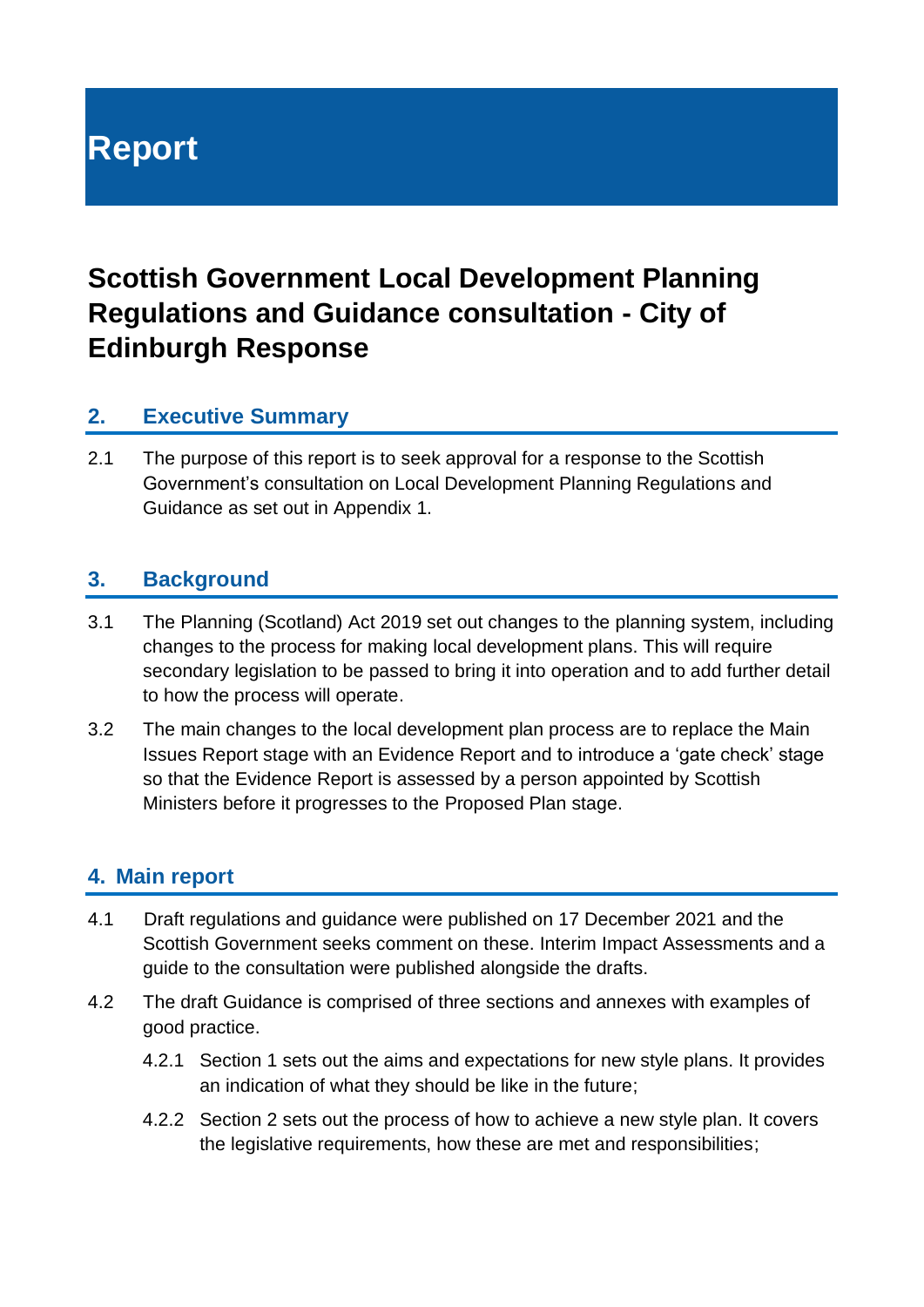- 4.2.3 Section 3 sets out detailed thematic guidance on how new style plans are expected to implement the draft National Planning Framework 4 (NPF4) policies for the development and use of land; and
- 4.2.4 The guidance is intended to assist and support planning authorities and others with an interest in Local Development Plans (LDPs), rather than to create additional requirements. Authorities are expected to consider how the guidance can be applied in a proportionate and place-based way and to use their discretion in establishing the components of the advice which are relevant to their plan preparation.
- 4.3 The consultation sets out that a key principle of implementing these changes will be that regulations be kept to the minimum necessary, that a Circular will not be prepared for them and that more detail will be provided in guidance and kept updated.
- 4.4 The principle that new style development plans be implemented more by guidance than by regulation is intended to provide greater flexibility for change in the future. The proposed response from the Council suggests that this must be considered carefully. The development plan process is often subject to challenge and, whilst flexibility can be useful, it is also important that the process is robust. It is likely that the use of changing guidance rather than regulation through secondary legislation would be less robust to challenge. As set out in the proposed response in Appendix 1, there are critical parts of the process where regulation should be used so as to have a robust process as possible.
- 4.5 The consultation also notes that the Scottish Government does not intend to commence Section 20AA of the 2019 Act which introduced the ability to amend LDPs but will consider regulations and guidance once the new development planning system is in place.
- 4.6 The guidance is, in general, clear and helpful in setting out how to make a LDP in the context of NPF4 and, whilst it will need to be revised subject to any changes to draft NPF4, its provisions on what a new style plan should be like, how it should be made, and what it should contain, are largely appropriate where directly related to a primary or secondary legislative provision. Some amendments to wording are proposed in Appendix 1 for further clarification and emphasis. Recommendations on guidance that should instead be covered by regulation is also given.
- 4.7 Matters where the Scottish Government is of the view that guidance rather than regulation be used, but which it is recommended in Appendix 1 should be regulated for include:
	- 4.7.1 Who should be involved in the consultation process on the Evidence Report, over what is prescribed in the 2019 Act;
	- 4.7.2 What should be in the Evidence Report to inform a new LDP, other than as prescribed in the 2019 Act;
	- 4.7.3 Minimum evidence requirements for appointed persons to assess in Evidence Reports; and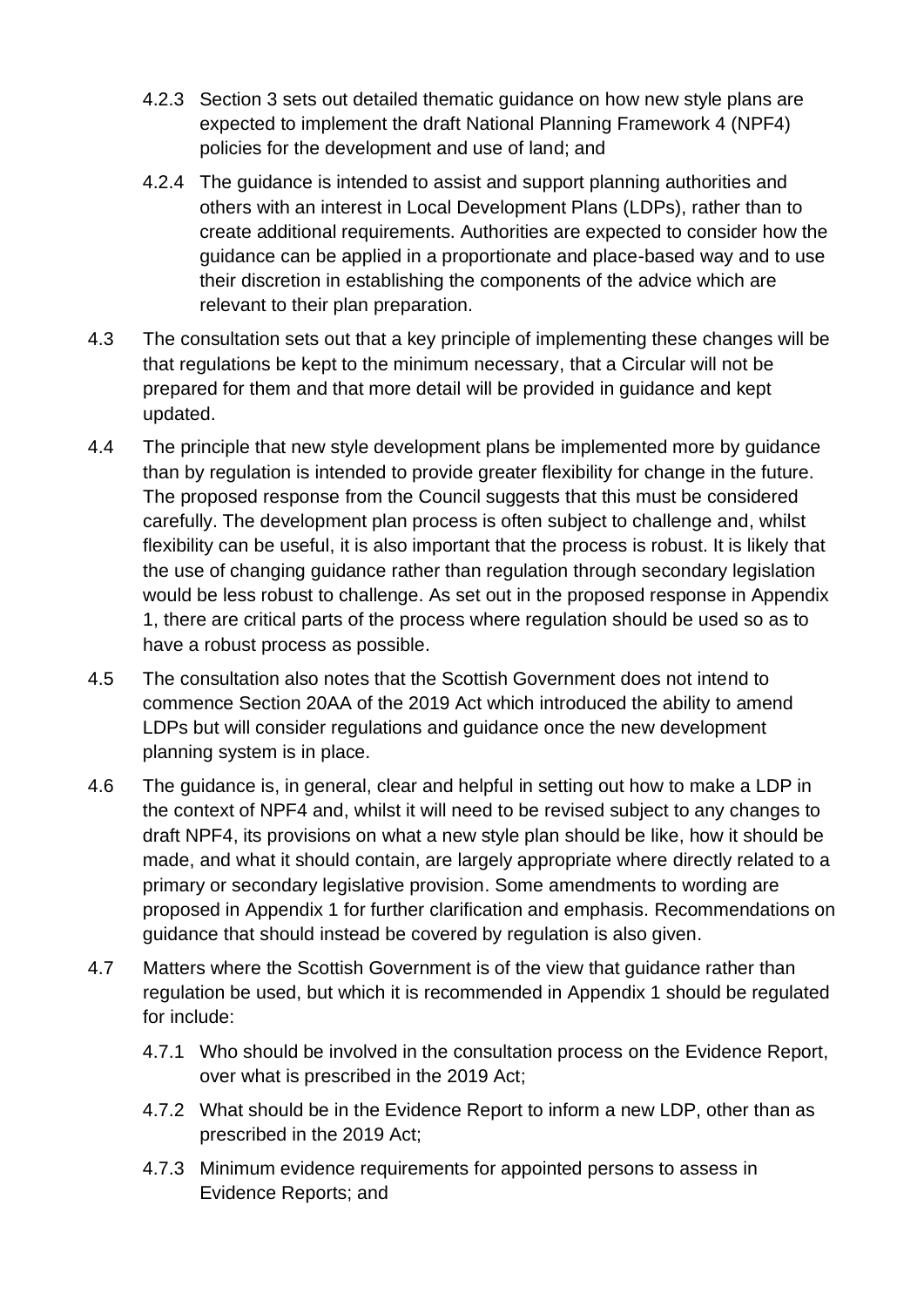- 4.7.4 Who should be consulted on the Proposed Plan stage, other than as set out in the 2019 Act.
- 4.8 Regulation rather than guidance is important for these considerations as any inconsistencies in these parts of the process between LDPs, or perceived omissions where there is not a clear statutory requirement could be used as the basis of legal challenge.
- 4.9 Matters where the Scottish Government does propose to make regulations relate to the detail of carrying forward the processes set out for new style development plans, including transitional arrangements for existing plans in progress. The regulations proposed on these matters are assessed as being appropriate for their purpose as set out in Appendix 1. The draft Regulations also include some minor changes to update on references to other amendments in legislation, regulation and planning documents and these are accepted without comment. Transitional arrangements allow that where a Planning Authority has published a Proposed Plan prior to June 2022, they will be able to proceed to adoption of that plan. The proposed regulations provide for this and would allow Proposed City Plan 2030 to continue to progress under the existing legislation (2006 Act) rather than require a change to working under the provisions of the 2019 Act.
- 4.10 The interim Impact Assessments cover a range of matters. It is recommended that the interim Business and Regulatory Impact Assessment consider the risk to plans of legal challenge should important matters of process as set out above be dealt with by quidance rather than regulation if the recommended changes are not made. No further comments are recommended on the Assessments.
- 4.11 Separate consultations are to take place on providing definitions of Gypsy/Traveller status and on assessment of play opportunities for children.
- 4.12 The proposed response in Appendix 1 includes commentary on where it is recommended that changes be made to guidance and regulations. Overall, the proposals are considered to be appropriate to the new style local development plans and respond appropriately to the 2019 Act other than as noted. Therefore, it is recommended the draft regulations and guidance should be supported subject to the proposed amendments.

# **5. Next Steps**

5.1 Subject to approval of the proposed response this will be submitted to the Scottish Government as the Council's formal response on this consultation. Officers will continue to promote these principles to the Government, including through any postconsultation process which follows.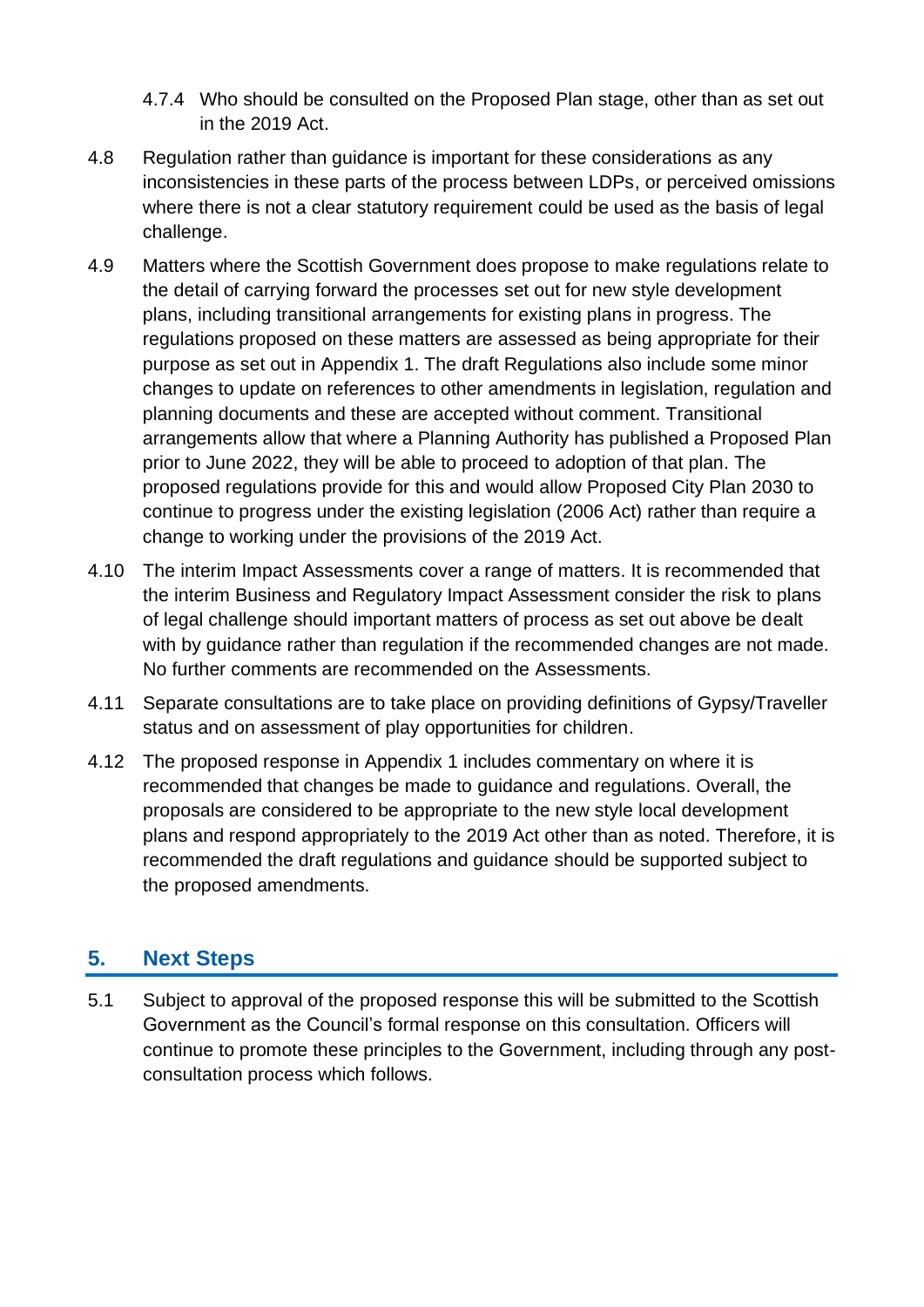# **6. Financial impact**

6.1 This report has no direct financial impacts, being a consultation response on proposed regulations and guidance.

# **7. Stakeholder/Community Impact**

- 7.1 The content of the draft regulations and guidance has been shaped by consultation and engagement with stakeholders in 2021 and the Government now seeks comment on it.
- 7.2 The Scottish Government's proposals are clearly set out and communicated, allowing all stakeholders the opportunity to comment further.
- 7.3 There are no direct sustainability impacts arising from this report.
- 7.4 Any required assessment of impacts would be addressed by the Scottish Government.

# **8. Background reading/external references**

- 8.1 [Planning Act 2019](https://www.legislation.gov.uk/asp/2019/13/contents/enacted)
- 8.2 [Local Development Planning Regulations & Guidance Consultation: Part A](https://www.gov.scot/publications/local-development-planning-regulations-guidance-consultation-part-introduction/)  **[Introduction](https://www.gov.scot/publications/local-development-planning-regulations-guidance-consultation-part-introduction/)**
- 8.3 [Local Development Planning Regulations & Guidance Consultation: Part B](https://www.gov.scot/publications/local-development-planning-regulations-guidance-consultation-part-b-proposals-development-planning-regulations/)  [Proposals for Development](https://www.gov.scot/publications/local-development-planning-regulations-guidance-consultation-part-b-proposals-development-planning-regulations/) Planning Regulations
- 8.4 [Local Development Planning Regulations & Guidance Consultation: Part C Draft](https://www.gov.scot/publications/local-development-planning-regulations-guidance-consultation-part-c-draft-guidance-local-development-planning/)  [Guidance on Local Development Planning](https://www.gov.scot/publications/local-development-planning-regulations-guidance-consultation-part-c-draft-guidance-local-development-planning/)
- 8.5 [Local Development Planning Regulations & Guidance Consultation: Part D Interim](https://www.gov.scot/publications/local-development-planning-regulations-guidance-consultation-part-d-interim-impact-assessments/)  [Impact Assessments](https://www.gov.scot/publications/local-development-planning-regulations-guidance-consultation-part-d-interim-impact-assessments/)

# **9. Appendices**

9.1 Appendix 1 – Response to Scottish Government consultation on Development Planning Regulations and Guidance.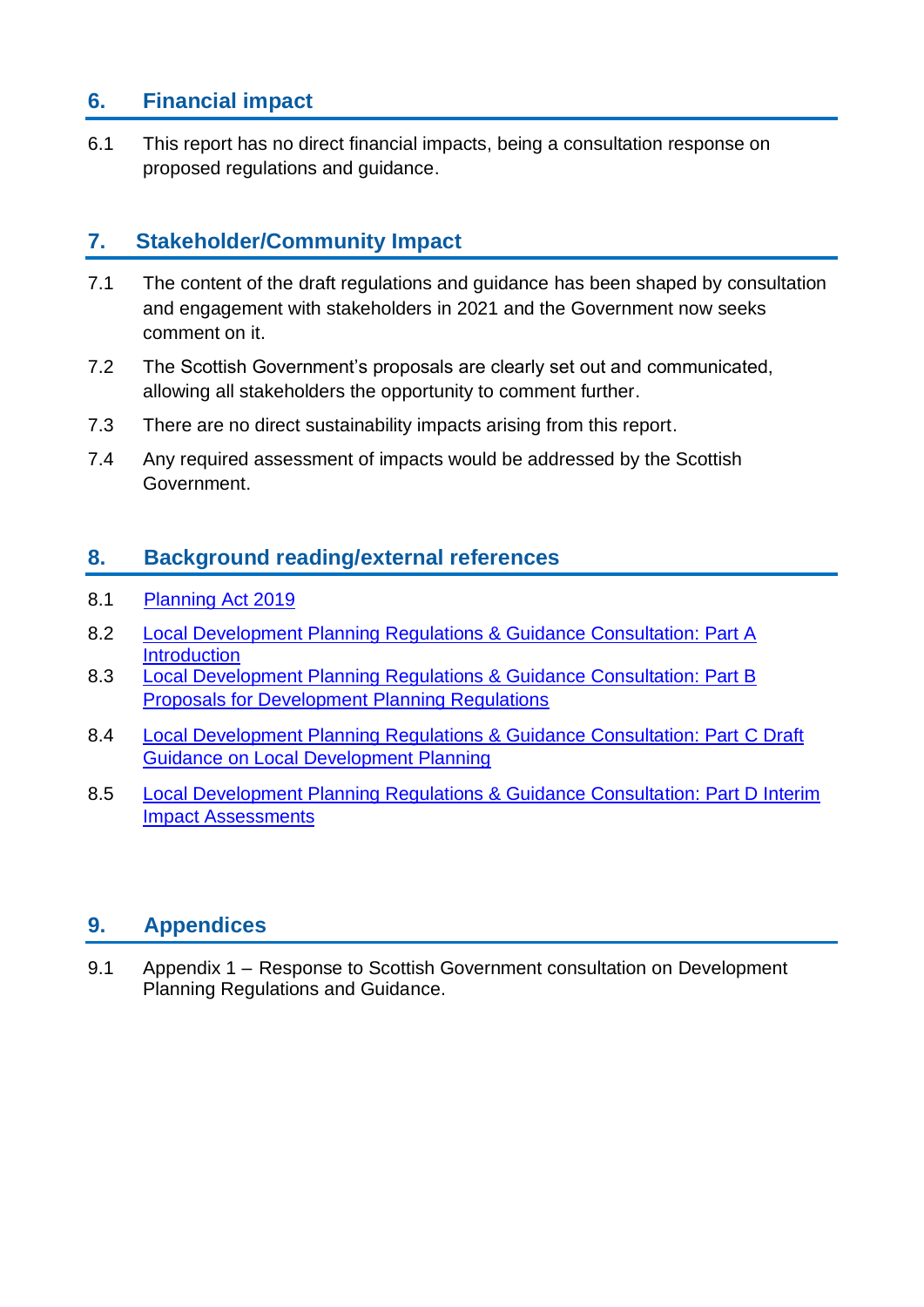# **Appendix 1**

# **Scottish Government Local Development Planning Regulations and Guidance consultation - City of Edinburgh Response**

#### *Background*

The consultation paper on Local Development Planning (LDPs) has the following parts:

- Part A Introduction;
- Part B Proposals for Development Planning Regulations;
- Part C Draft Guidance on Local Development Planning, and
- Part D Interim Impact Assessments.

The regulations and guidance are part of wider Scottish Government work on planning reform and implementing the Planning (Scotland) Act 2019 (the 2019 Act). Significant changes to development planning were made by the 2019 Act. To guide implementation of these changes, the following documents above have been prepared and the Scottish Government is now inviting views on these proposals.

Collaboration has informed the preparation of this consultation. It follows on from the extensive engagement undertaken prior to the Planning (Scotland) Bill being considered by the Scottish Parliament.

#### *Regulations and guidance*

The government advises that regulation is necessary to provide additional detail to the requirements set out in primary legislation and that new regulations will be prepared for the implementation of the new LDP system. The proposals are set out in Part B of the consultation. The Scottish Government is of the view that given the amount of change, there is benefit in regulations being kept to the minimum necessary and that much of the detail of implementation of the 2019 Act should be set out in guidance to provide for maximum flexibility and resilience. That would allow experience from implementing the new system to be incorporated into updated guidance as it emerges.

**Question 1:** Do you agree with the principle that regulations be kept to the minimum necessary and that more detail be provided in guidance and kept updated?

**Yes / No / No View**: Yes, on the point of principle but the question should be asked as to whether what is proposed is the minimum necessary.

**Please explain why you agree or disagree:** There are a number of points proposed to be dealt with by guidance which are more appropriate to be dealt with by regulation, in that they are points which are sensitive to potential legal challenge and therefore should be prescriptive and have the status of regulation. These points are made in further answers.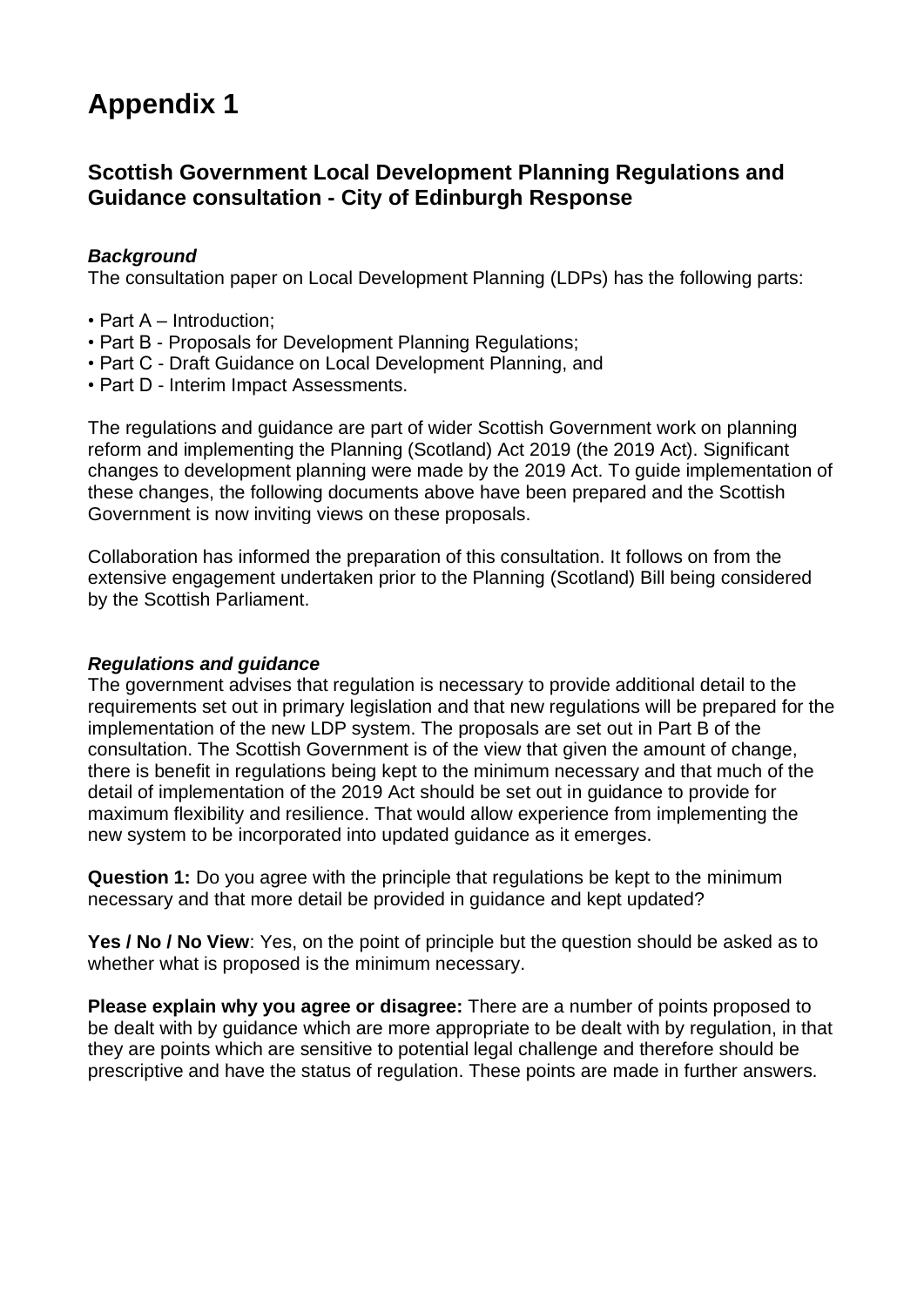#### *Interim Impact Assessments*

The consultation paper is accompanied by interim impact assessments, the outcomes of which are in Part D of the consultation:

- Business and Regulatory Impact
- Equalities Impact Assessment, combining human rights considerations
- Child Rights and Wellbeing Impact
- Island Communities Impact

**Question 2 i):** Do you have any views on the content of the interim assessments?

**Yes / No:** No

**Please explain your views:** The interim assessments seem adequate.

**Question 2 ii**): Do you have or can you direct us to any information that would assist in finalising these assessments?

**Yes / No:** No

#### *Initial Screening Assessments*

The consultation paper is accompanied by initial screening assessments regarding the requirements to undertake assessments on the Fairer Scotland Duty and Strategic Environmental Assessment.

**Question 3 i)**:Do you have any views on the Fairer Scotland Duty and Strategic Environmental Assessment screening documents?

**Yes / No:** No.

**Please explain your views:** The screening assessments seem adequate.

**Question 3** ii): If you consider that full assessments are required, please suggest any information sources that could help inform these assessments.

#### **Provisions for Regulations under the Town and Country Planning (Scotland) Act 1997, as amended by the 2019 Act.**

*Section 15 – Form and content of local development plans (LDPs)* There are no proposals to amend or add to the existing regulations on the form and content of LDPs.

**Question 4:** Do you agree with the proposals for regulations relating to the form and content of LDPs?

**Yes / No / No View:** Yes

**Please explain why you agree or disagree.** These are considered to be satisfactory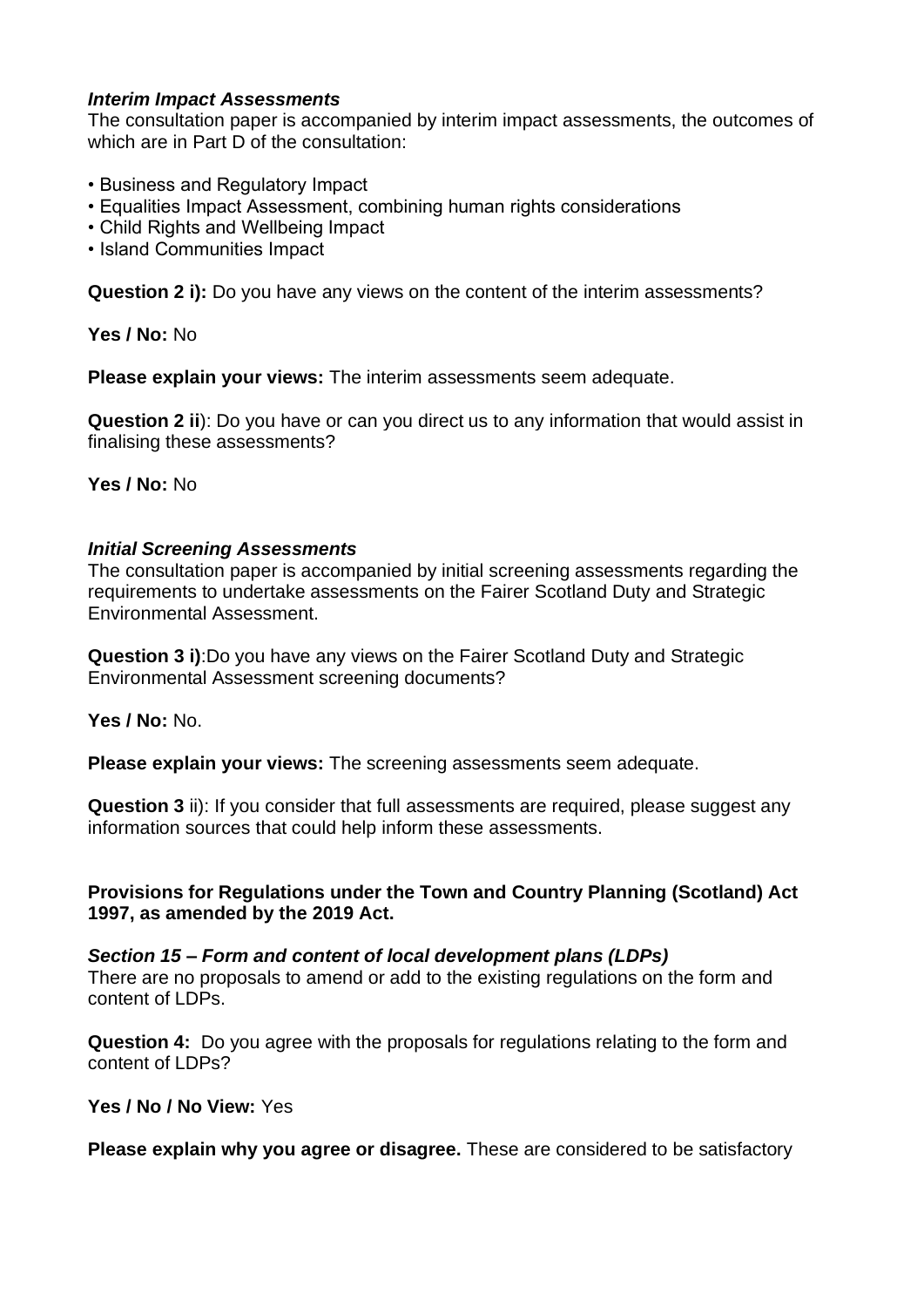#### *Section 16 - Preparation and monitoring of local development plans: general*

The proposed amendments relate only to the updating of references too other regulations which have changes and to planning terminology and documents that have been updated.

**Question 5:** Do you agree with the proposals for regulations relating to the preparation and monitoring of LDPs? **Yes / No / No View:** Yes

**Please explain why you agree or disagree:** The updating proposed is required and the regulations are otherwise satisfactory.

#### *Section 16 - Preparation and monitoring of local development plans: additional information*

Views are sought as to whether or not issues which have become more prominent such as climate change, community planning and health and wellbeing should be added to those already subject to regulation.

**Question 6:** Do you have views on additional information and considerations to have regard to when preparing and monitoring LDPs?

#### **Yes / No / No View:** Yes

**Please explain your views:** Climate change has become an increasingly important factor in in terms of planning outcomes and carbon emissions; community planning and health are more overtly planning related than they have been in the past. Whilst the evidence base for change is not a short term one, it can be assessed in plans through a measurement and comparison of emission scenarios, health scenarios and likely impacts on climate/health changes

#### *Section 16B - Evidence report for preparation of local development plan*

It is proposed that what is set out in the 2019 Act as to whose views the planning authority should seek to inform the new Evidence Report stage of the LDP be added to by guidance to be flexible, rather than by regulation.

It is also proposed to address what the Evidence Report is to set out in guidance rather than add to through regulation, to maintain flexibility.

This approach is also proposed in respect of any minimum evidence requirements for the report, partly for flexibility going forward and partly to allow for flexibility according to the circumstances of the local authority area.

New regulations are proposed for the procedures for the new gateway check process in terms of: notification of the appointed person to consider it; further representation or information; and expenses of assessment.

Guidance is proposed on the schedule for the format for submitting unresolved representations to Examination

It is proposed to hold a separate consultation on the definition of Gypsies and Travellers.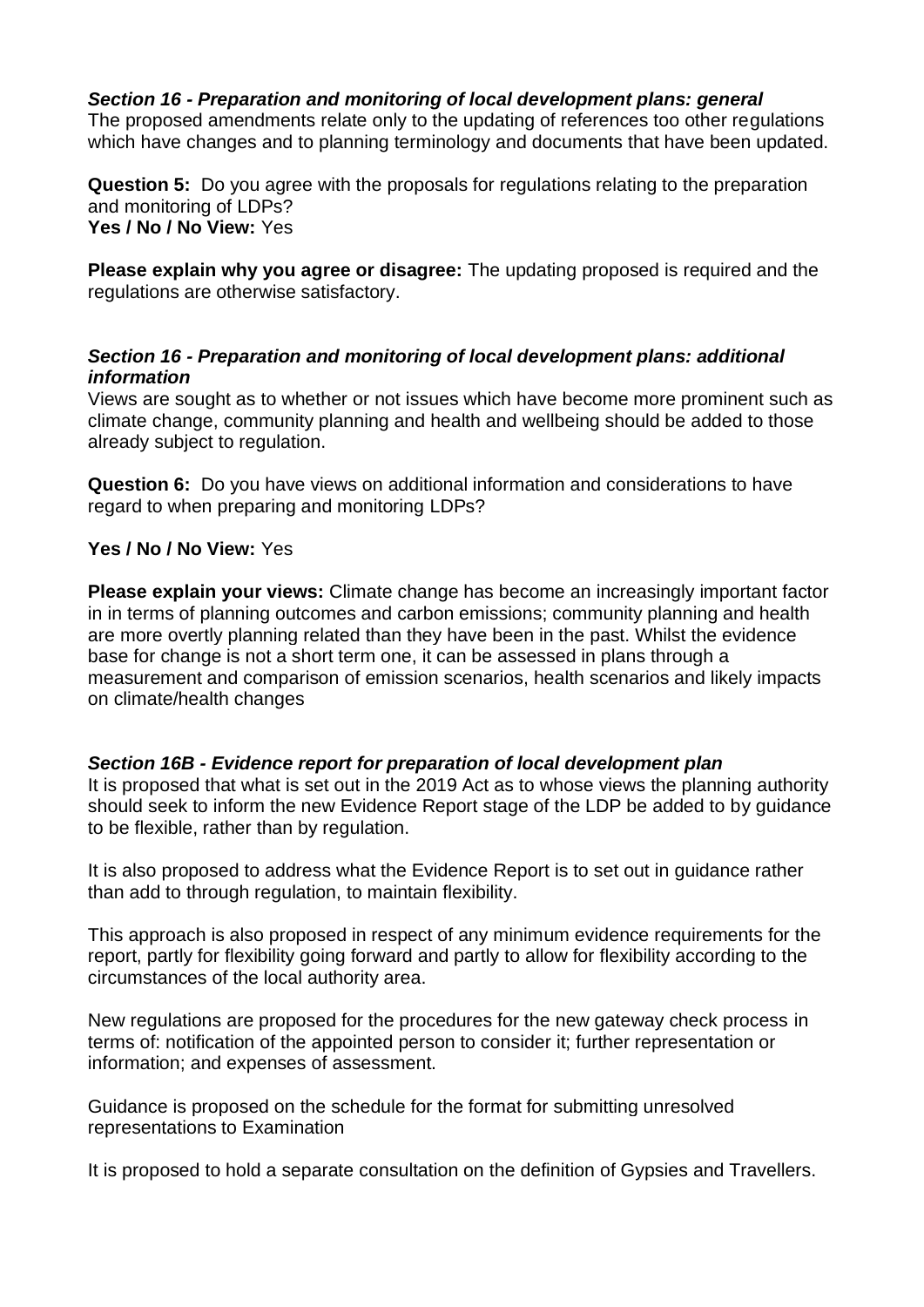**Question 7:** Do you agree with the proposals for regulations relating to the Evidence Report?

#### **Yes / No / No View:** No

**Please explain why you agree or disagree:** The proposal that: whose views to seek in informing Evidence Reports; what it is to set out in them; and what the minimum evidence requirement for them is, should be set by guidance rather than by regulation is not considered appropriate. Each of these is an area were consistency will be essential to ensure that LDPs are as robust as possible against legal challenge. Variance between what is used as the evidence base for an LDP needs to be consistent so the minimum level of prescription through regulation is high. Use of guidance would lead to greater scope for interpretation as to what is needed in which particular case. Whilst the desire for flexibility is understood it is the robustness of the process which underpins the plan led system and guidance would not give this.

#### *Section 16D – Play sufficiency assessment*

Requirements relating to the assessment of play opportunities for children. A separate consultation on this is taking place alongside this LDP consultation.

#### *Section 18 – Preparation and publication of proposed local development plan*

It is proposed to update regulations in reference to outdated parts of primary legislation and to update references to parts of the LDP process.

As for the evidence report stage of the LDP it is proposed that the stakeholders to be consulted on the proposed plan stage be added to by way of guidance rather than regulation.

It is not proposed to amend the current regulations requiring direct notification of proposed sites and proposals to neighbours on a similar basis to the notification of planning applications.

**Question 8:** Do you agree with the proposals for regulations relating to the preparation and publication of the LDP?

#### **Yes / No / No View:** No

**Please explain why you agree or disagree:** The stakeholders who require to be consulted on the proposed plan should be subject to regulation rather than guidance for the same reasons of consistency and robustness as set out in the response to question 7, to avoid opening up potential for legal challenge.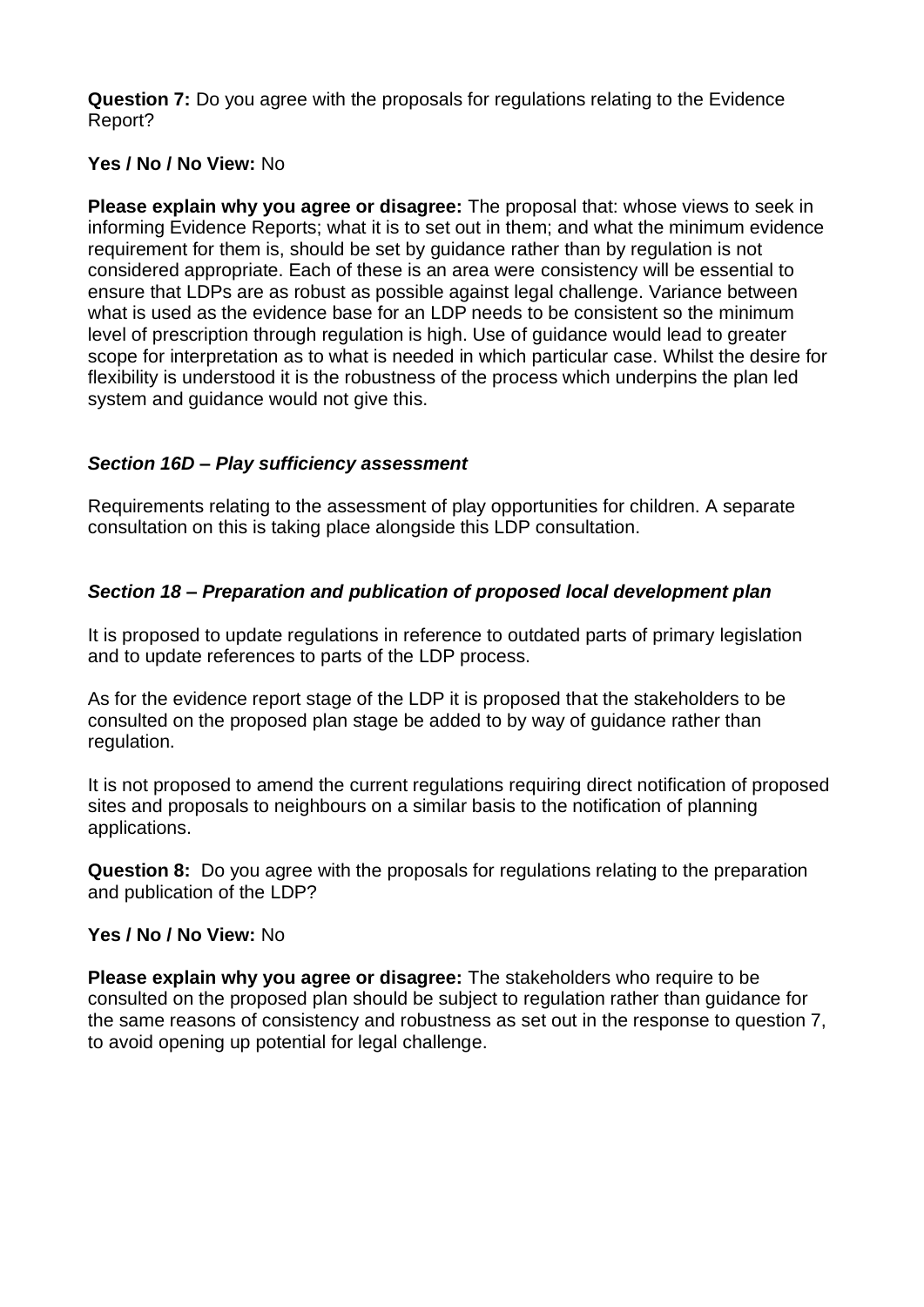#### *Section 19 – Examination of proposed Local Development Plan*

The proposal here is to update the wording of the regulations to reflect the removal of Strategic Development Plans from the process by the 2019 Act.

**Question 9:** Do you agree with the proposals for regulations relating to the examination of the LDP?

#### **Yes / No / No View:** Yes

**Please explain why you agree or disagree:** It is an appropriate update and not contentious.

#### *Section 20A – Publication of and publicity for local development plan*

It is proposed to update the regulations in respect of the requirements on a recommended modifications statement and a report of modifications be published in the prescribed manner.

The 2019 Act introduces provisions for the amendment of LDPs. The introduction to this consultation (Part A) explains that we will consider this in regulations and guidance once the new development planning system is in place.

**Question 10:** Are there matters you wish to highlight relating to amendment of the LDP which may have bearing on the proposals for regulations being consulted on in this document?

#### **Yes / No / No View:** No

**Please explain your view:** The recommended update is appropriate for regulatory purposes and, as it will be some years before the mechanisms for amendment will be required, there is time to consider this aspect more fully.

#### *Section 20B – Development Plan Schemes*

The regulations are proposed to be amended to replace out of date references to stages of the LDP process. The Sottish Government wants to see more specific timetabling for when an LDP is expected to be adopted, or the tracking of any changes to the original timescales and for an explanation to be provided for any changes.

**Question 11:** Do you agree with the proposals for regulations relating to Development Plan Schemes?

#### **Yes / No / No View:** Yes

**Please explain why you agree or disagree:** It is reasonable to require a Development Plan Scheme to be transparent as to any shift in timescales.